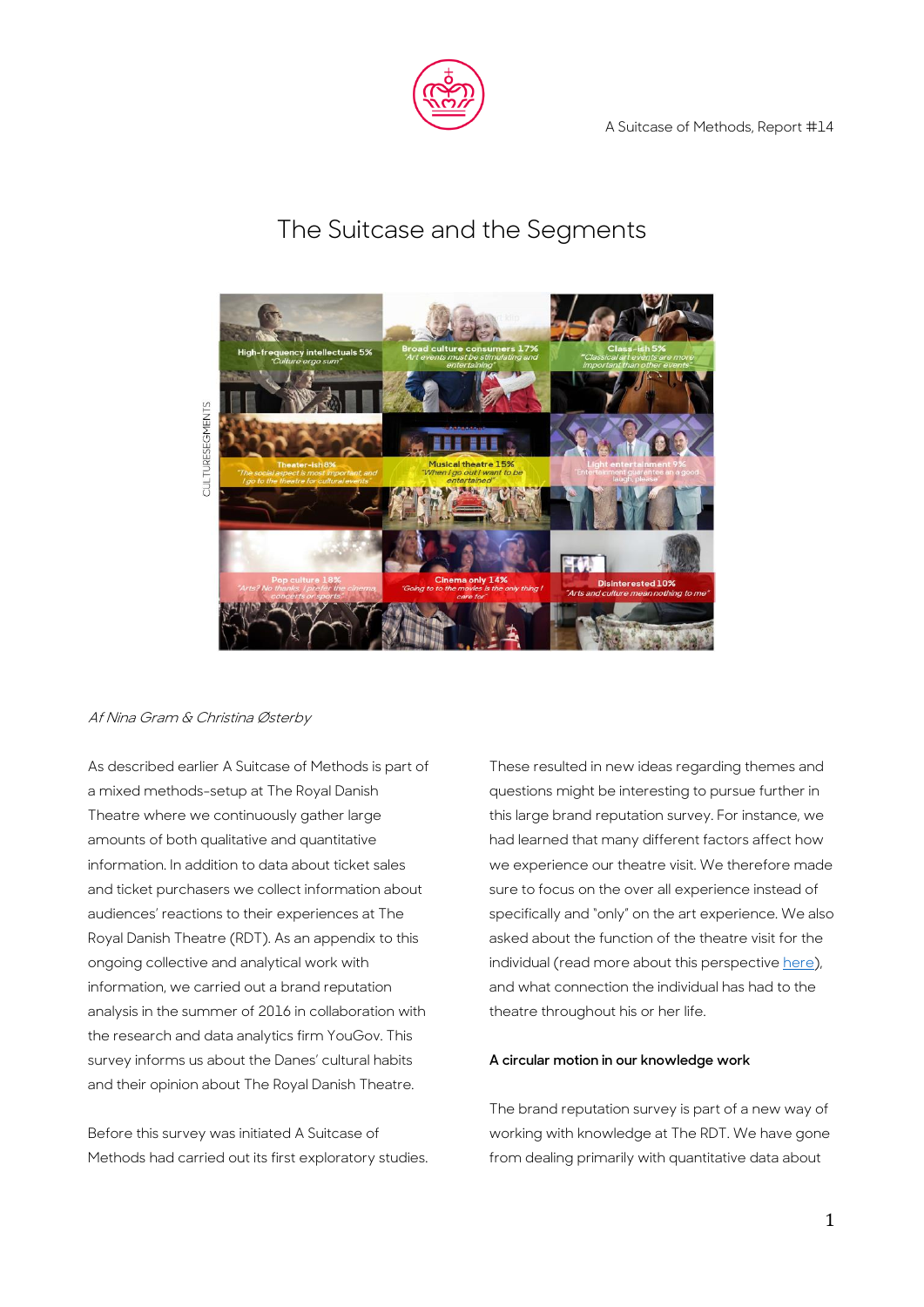

## the audiences' transactional behaviour and their interaction with our website to, for instance with A Suitcase of Methods, also focusing on the qualitative aspects. This perspective provides greater detail to questions such as why people visit a theatre and what they perceive as relevant experiences.

The brand reputation survey contributes with a perspective on how people perceive The RDT, and it helps to structure and segment our various customer types. In collaboration with YouGov we tested different so called segmentation engines on their large database. We wanted to learn more about what precisely *creates* a segment and understand what behaviours and attitudes best define who we are in terms of values, habits etc. and thus what segment these values can be ascribed to. After this investigatory part of the process, we ended up with our initial focus on the behaviour of our ticket purchasers. It turns out that our behaviour is exactly what determines our segment. According the YouGov survey, it is how we act and what we do that says the most about us. But how do we put this knowledge to use?

### **What we learned from the survey**

The brand reputation survey gave us useful knowledge about the Danes' cultural habits and from we are able to divide the Danish population into different segments, characterised by their cultural preferences and behaviour. The survey thus provides an overview of the different customer types – our frequent customers (the green segments in the overview above), our occasional customers (the yellow segments), and a group of people who is disinterested in culture and thus out of our reach (the last segment in the overview). Furthermore, we got information about why people choose specific art forms and cultural genres, whether they plan activities before or after a visit to

the theatre, whether they prefer entertainment or more complex and demanding productions, and if they prefer to be very informed in advance about the practicalities and the artistic content. Or if they belong to a different group, who want to be challenged, surprised, and learn something new. A group who, in their quest for a spectacular experience, is willing to take a risk of experiencing something they don't like.

A Suitcase of Methods, Report #14

I will not go through all the segments in detail here. Instead, I will highlight a few interesting tendencies, which seem to accentuate the fact that art and culture mean different things to different people. We learned for instance, that the different segments that arose from the survey all have different ways of preparing for and warming up to a theatre visit. We saw that the group of people who most often visit The Royal Danish Theatre ('The high frequency intellectuals') spend a lot of time preparing for the experience that awaits them. They do so for instance by researching facts about a specific production and about the work's contemporaries etc. Art and culture means a great deal to this segment. It is an identity marker. It is important to them to appear informed and enlightened when they talk to friends and family about their theatre experiences.

The 'Broad culture consumers' also visit the theatre as part of an entire evening out. This group often goes out afterwards or meet up at a friend's house. Culture is important to this group as well, but here the social aspect of going out is the most important.

For the segment we call 'Theatre-ish', which often include families with children, the theatre visit is a family event. It is a social experience to be compared with other culturally oriented trips to castles, museums and other tourist attractions. The purpose of the theatre visit is to share an experience